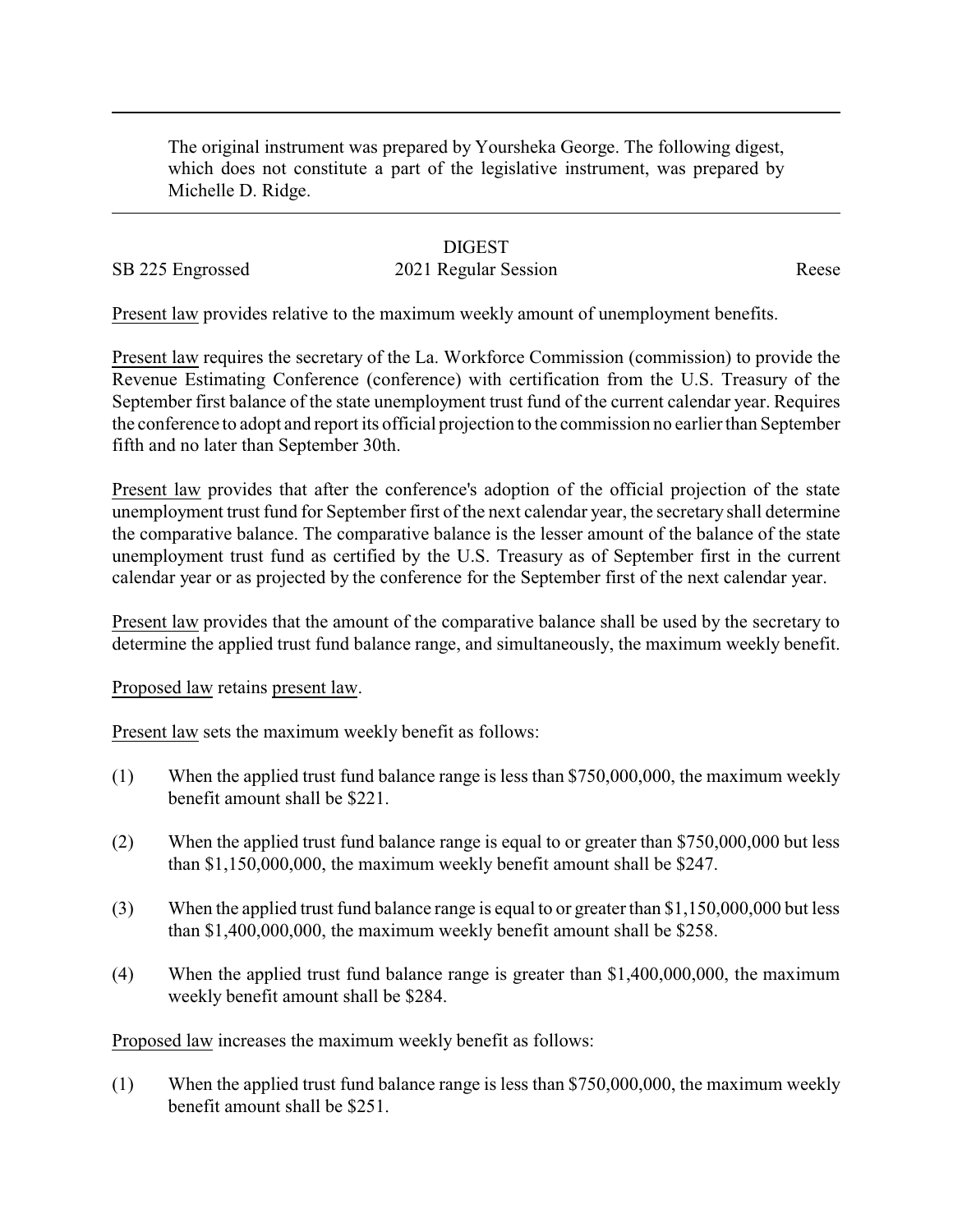- (2) When the applied trust fund balance range is equal to or greater than \$750,000,000 but less than \$1,150,000,000, the maximum weekly benefit amount shall be \$277.
- (3) When the applied trust fund balance range is equal to or greater than \$1,150,000,000 but less than \$1,400,000,000, the maximum weekly benefit amount shall be \$290.
- (4) When the applied trust fund balance range is greater than \$1,400,000,000, the maximum weekly benefit amount shall be \$300.

Present law provides that whenever a claimant's base period wages for insured work is not less than \$1,200, his weekly benefit amount shall be 1/25th of the average of his total wages for insured work paid during the four quarters of his base period and caps the weekly benefit amount paid at \$284.

Proposed law changes formula for the calculation of a claimant's weekly benefit amount to be determined each calendar year based upon the state's average unemployment rate for the third quarter of the previous calendar year.

Proposed law caps the weekly benefit amount paid at \$300.

Proposed law defines "state average unemployment rate" to mean the average of the three months for the most recent third calendar year quarter of the seasonally adjusted unemployment rates as published by the commission, who shall be responsible for collecting and publishing unemployment rate data.

Present law provides that any otherwise eligible individual shall be entitled during any benefit year to a total amount of benefits equal to 26 times his weekly benefit amount, as determined by law provided that such total amount of benefits, if not a multiple of one dollar, shall be rounded to the nearest dollar.

Proposed law changes the duration of benefits as follows:

- (1) Any time the states average unemployment rate is at or below 5.5%, any otherwise eligible individual shall be entitled during any benefit year to a total amount of benefits equal to 12 times his weekly benefit amount as determined by law.
- (2) In addition to the amount of benefits equal to 12 times his weekly benefit and when the state's average unemployment rate is above 5.5%, any otherwise eligible individual shall be entitled to an additional amount of benefits equivalent to his weekly benefit amount determined by law times the number of .5% increments that the state's average unemployment rate exceeds 5.5%, provided that such total amount of benefits, if not one dollar, shall be rounded to the nearest dollar. Provides that the additional amounts of weekly benefits shall not exceed an amount equivalent to eight times his weekly benefit amount.

Proposed law provides for extended benefits for up to eight weeks for a person who has exhausted their regular benefits and is enrolled and participating in an approved training program. Provides that